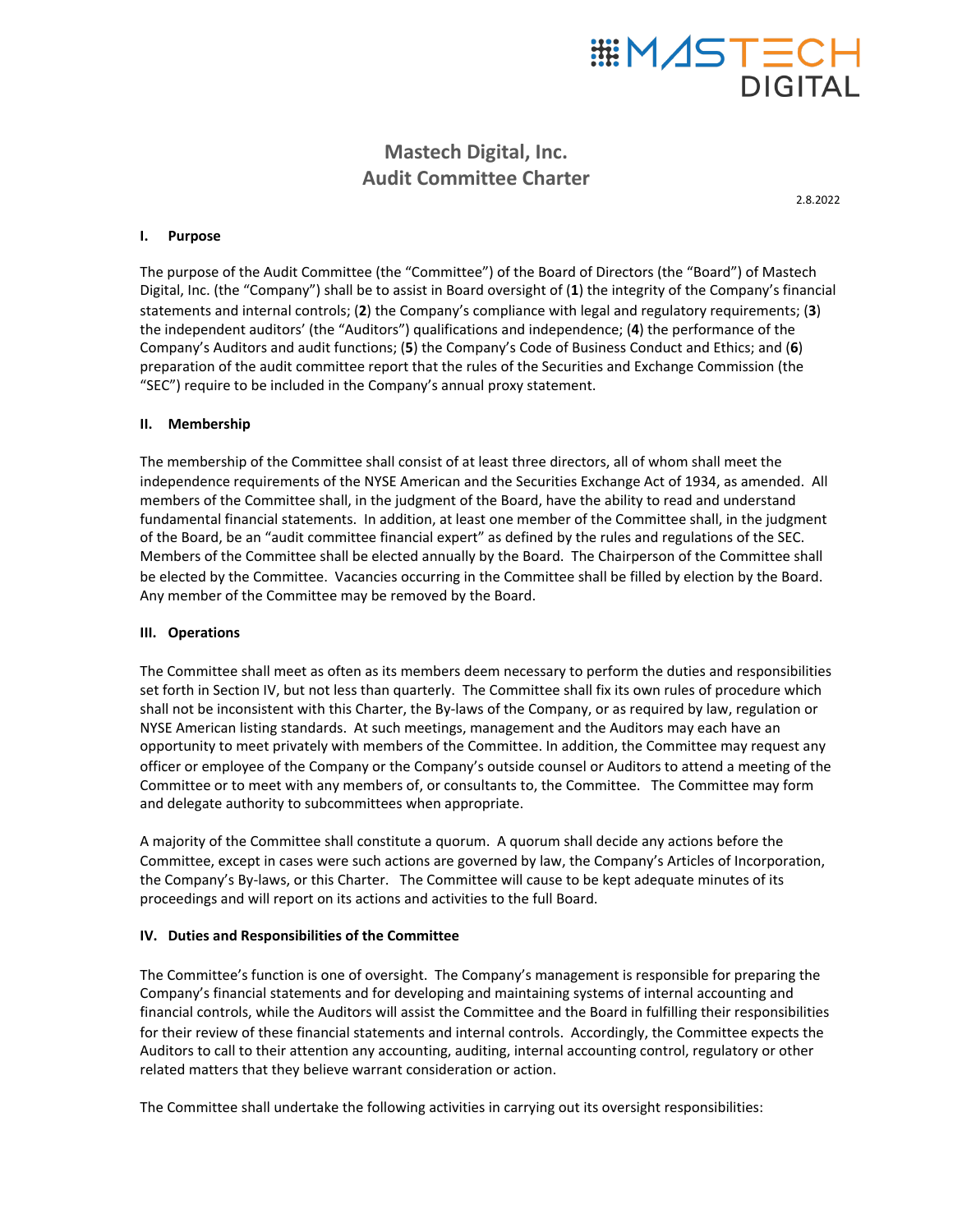#### Company's Relationship with its Auditors:

- The Committee shall have sole authority to directly appoint, retain, compensate, evaluate, and where appropriate, replace the Auditors. The Auditors shall report directly to the Committee.
- The Committee will review and pre-approve all the audit services to be performed, including the Auditors' engagement letter for the annual audit of the Company in accordance with the standards of the Public Company Accounting Oversight Board and the proposed fees in connection with such audit services. Any additional services that management chooses to hire the Auditors to perform must be approved individually by the Committee prior to the Auditors engagement. However, the Committee can establish pre-approval policies and procedures with respect to non-audited services. Such policies and procedures would allow management to engage the Company's Auditors for non-audit services as detailed in such policies and procedures.
- The Committee will meet with the Auditors prior to the audit to discuss the audit scope, plans and staffing of the audit.
- The Committee shall receive and review at least annually a formal written statement from the Auditors, consistent with standards set by the Independence Standards Board, regarding the Auditors independence and will discuss the details of such statement with the Auditors. These reports will include (1) the auditor's internal quality-control procedures; (2) any material issues raised by the most recent quality-control review, or peer review, or by any inquiry or investigation by governmental or professional authorities within the preceding five years with respect to any independent audit carried out by the firm; (3) any steps taken to resolve any issues raised in the above reviews, inquires or investigations; and (4) any relationships or services that may impact the objectivity and independence of the Auditors.
- The Committee shall establish clear policies with respect to the hiring of employees or former employees of the Auditors.
- The Committee shall review with the Auditors all matters required to be communicated to the Audit Committee in accordance with Statement on Auditing Standards No. 61 "Communications with Audit Committees" and other relevant pronouncements.
- The Committee shall review with the Auditors and management any audit problems or difficulties and any disagreements encountered in the course of the audit. The Committee is responsible for resolving any disagreements between the Auditors and management regarding financial reporting.

# Financial Statement, Disclosure Matters and the Reporting Process:

- The Committee shall review and discuss with management and the Auditors the quality and adequacy of the Company's disclosure controls and procedures, and shall review disclosures made by the Company's CEO and CFO in periodic reports filed with the SEC regarding compliance with their certification obligations.
- The Committee shall review and discuss with management and the Auditors the annual audited financial statements, including disclosures made in "Management's Discussion and Analysis of Financial Conditions and Results of Operations", any changes in accounting policies and practices, any significant reporting issues, estimates and judgments made in connection with the preparation of such audited financial statements, prior to filing of the Company's Form 10-K.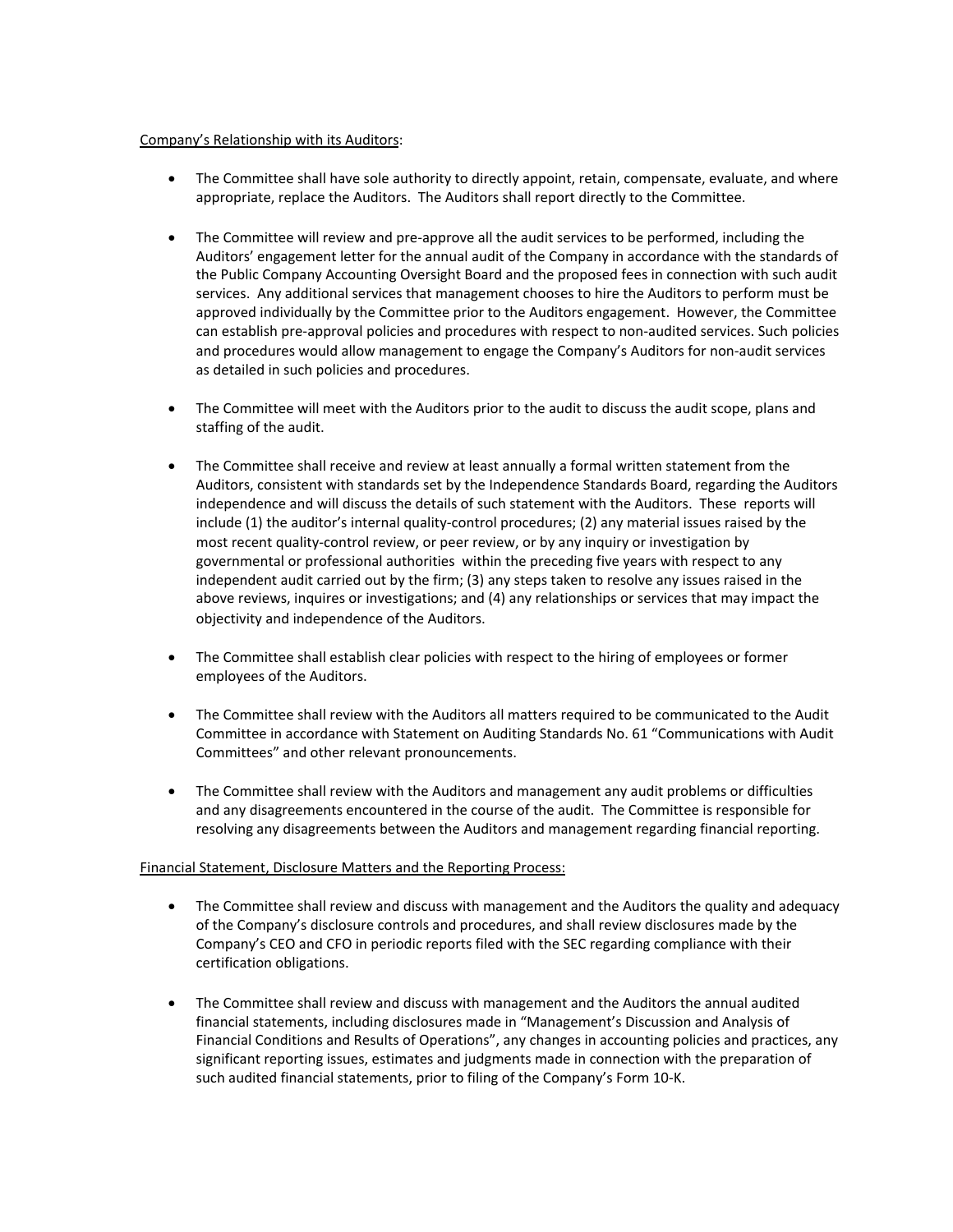- The Committee shall review and discuss with management and the Auditors the Company's quarterly financial statements, including disclosures made in "Management's Discussion and Analysis of Financial Conditions and Results of Operations", prior to filing of the Company's Form 10-Q.
- The Committee shall review and discuss with management and the Auditors the earnings press release, as well as financial information and earnings guidance to be provided to the public, prior to each quarterly earnings release.
- The Committee shall prepare the report from the Audit Committee required by the rules of the SEC to be included in the Company's annual proxy statement.

# Oversight of the Company's Internal Controls:

- The Committee shall review with management and the Auditors the adequacy of the Company's system of internal controls, including computerized information system controls and security.
- The Committee shall review and evaluate the effectiveness of the Company's process for assessing significant risks and the steps that management has taken to monitor and control such risk exposures.
- Data breaches are considered one of the many financial risks of the Company and oversight responsibility of such fall under the Audit Committee.

#### Compliance and Other Responsibilities:

- The Committee shall ensure that the Company's Code of Business Conduct and Ethics and Finance Code of Professional Conduct are in writing and have annually been distributed to applicable Company employees, Directors and other individuals covered by its content. At least annually, the Committee will review the process for monitoring compliance with these codes and will obtain regular updates from management regarding compliance.
- The Committee shall have appropriate oversight responsibility and approval authorization for all related party transactions of the Company.
- The Committee shall establish and maintain a procedures for  $(1)$  the receipt, retention and treatment of complaints received by the Company regarding accounting, internal controls, or audit matters; and (2) the confidential, anonymous submission by employees of concerns regarding questionable accounting or auditing matters.
- The Committee shall annually review and reassess the adequacy of the Audit Committee Charter and recommend any proposed changes to the Board for approval.
- The Committee shall discuss with management and the Auditors any communications with governmental agencies, any employee complaints or accusations, or any published statements or reports that raise significant issues regarding the Company's financial statements.
- The Committee shall perform, at least annually, an evaluation of its own performance, including any recommended changes to its membership, charter or procedures for Board review and discussion.
- The Chairman of the Committee shall make regular reports to the Board, regarding actions and recommendations of the Committee.